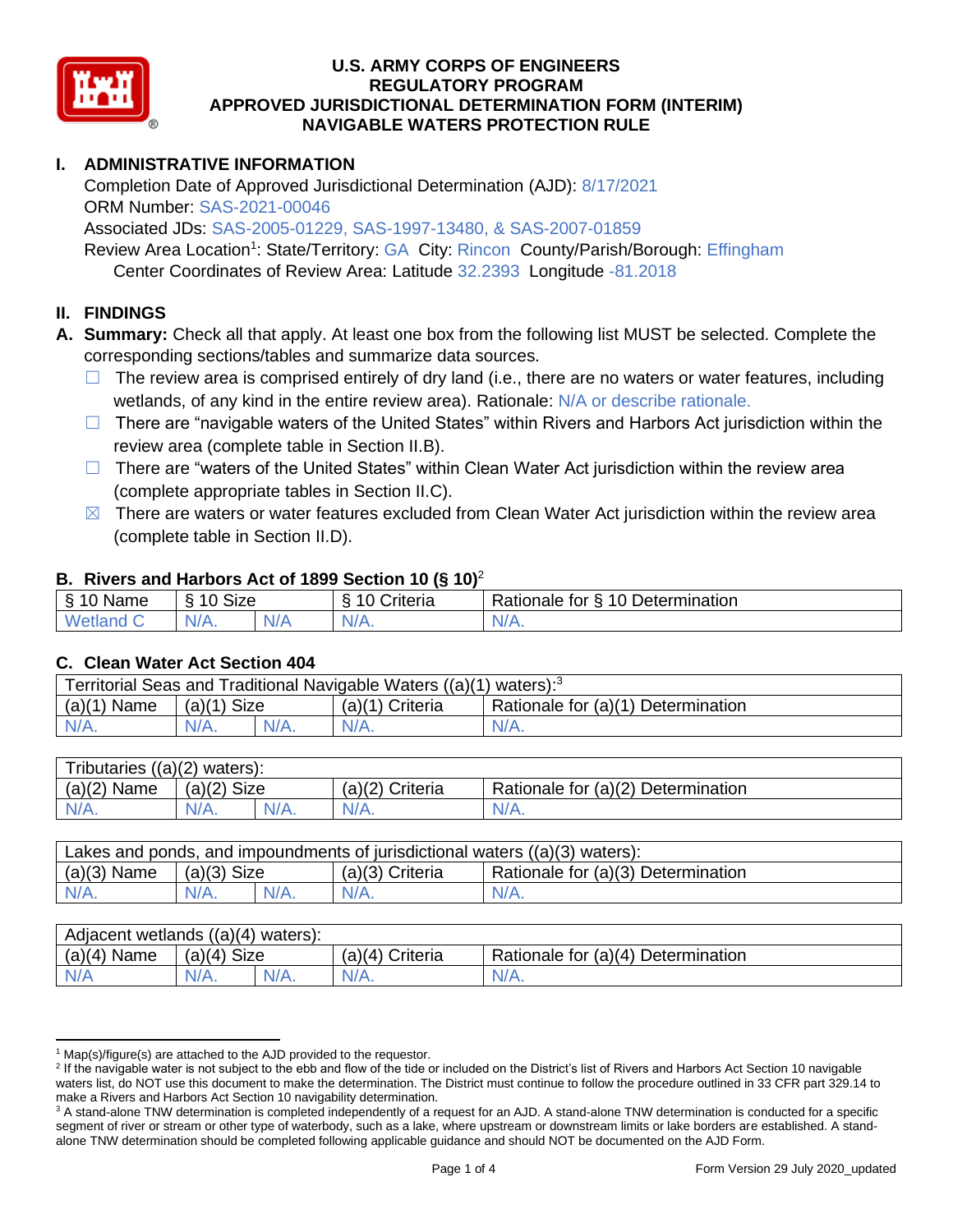

-

### **U.S. ARMY CORPS OF ENGINEERS APPROVED JURISDICTIONAL DETERMINATION FORM (INTERIM) NAVIGABLE WATERS PROTECTION RULE REGULATORY PROGRAM**

| <b>D. Excluded Waters or Features</b>               |                       |                  |                                    |                                                                                                                                                                                                                                                                                                                                                                                                                                                                                                                                                                                  |
|-----------------------------------------------------|-----------------------|------------------|------------------------------------|----------------------------------------------------------------------------------------------------------------------------------------------------------------------------------------------------------------------------------------------------------------------------------------------------------------------------------------------------------------------------------------------------------------------------------------------------------------------------------------------------------------------------------------------------------------------------------|
| Excluded waters $((b)(1) - (b)(12))$ : <sup>4</sup> |                       |                  |                                    |                                                                                                                                                                                                                                                                                                                                                                                                                                                                                                                                                                                  |
| <b>Exclusion Name</b>                               | <b>Exclusion Size</b> |                  | Exclusion <sup>5</sup>             | Rationale for Exclusion Determination                                                                                                                                                                                                                                                                                                                                                                                                                                                                                                                                            |
| <b>Wetland A</b>                                    | 0.9                   | $\text{acre}(s)$ | $(b)(1)$ Non-<br>adjacent wetland. | Wetland A is not adjacent to an $(a)(1)-(a)(3)$<br>water as defined by the NWPR. Wetland A does<br>not abut an $(a)(1)-(a)(3)$ waters, is not physically<br>separated from an $(a)(1)-(a)(3)$ water by only a<br>berm, bank, dune, or similar natural feature, is<br>not inundated by flooding from an $(a)(1)-(a)(3)$<br>water in a typical year, is not physically<br>separated from an $(a)(1)-(a)(3)$ water by only an<br>artificial structure allowing for a direct hydrologic<br>surface connection between the wetland and an<br>$(a)(1)-(a)(3)$ water in a typical year. |
| <b>Wetland B</b>                                    | 1.9                   | $\text{acre}(s)$ | $(b)(1)$ Non-<br>adjacent wetland. | Wetland B is not adjacent to an $(a)(1)-(a)(3)$<br>water as defined by the NWPR. Wetland B does<br>not abut an $(a)(1)-(a)(3)$ waters, is not physically<br>separated from an $(a)(1)-(a)(3)$ water by only a<br>berm, bank, dune, or similar natural feature, is<br>not inundated by flooding from an $(a)(1)-(a)(3)$<br>water in a typical year, is not physically<br>separated from an $(a)(1)-(a)(3)$ water by only an<br>artificial structure allowing for a direct hydrologic<br>surface connection between the wetland and an<br>$(a)(1)-(a)(3)$ water in a typical year  |
| <b>Wetland D</b>                                    | 5.9                   | $\text{acre}(s)$ | $(b)(1)$ Non-<br>adjacent wetland. | Wetland D is not adjacent to an $(a)(1)-(a)(3)$<br>water as defined by the NWPR. Wetland D does<br>not abut an (a)(1)-(a)(3) waters, is not physically<br>separated from an $(a)(1)-(a)(3)$ water by only a<br>berm, bank, dune, or similar natural feature, is<br>not inundated by flooding from an $(a)(1)-(a)(3)$<br>water in a typical year, is not physically<br>separated from an $(a)(1)-(a)(3)$ water by only an<br>artificial structure allowing for a direct hydrologic<br>surface connection between the wetland and an<br>$(a)(1)-(a)(3)$ water in a typical year.   |
| <b>Wetland E</b>                                    | 8.5                   | $\text{acre}(s)$ | $(b)(1)$ Non-<br>adjacent wetland. | Wetland E is not adjacent to an $(a)(1)-(a)(3)$<br>water as defined by the NWPR. Wetland E does<br>not abut an $(a)(1)-(a)(3)$ waters, is not physically<br>separated from an $(a)(1)-(a)(3)$ water by only a<br>berm, bank, dune, or similar natural feature, is<br>not inundated by flooding from an $(a)(1)-(a)(3)$<br>water in a typical year, is not physically<br>separated from an $(a)(1)-(a)(3)$ water by only an<br>artificial structure allowing for a direct hydrologic                                                                                              |

<sup>&</sup>lt;sup>4</sup> Some excluded waters, such as (b)(2) and (b)(4), may not be specifically identified on the AJD form unless a requestor specifically asks a Corps district to do so. Corps districts may, in case-by-case instances, choose to identify some or all of these waters within the review area. to do so. Corps districts may, in case-by-case instances, choose to identify some or all of these waters within the review area.<br><sup>5</sup> Because of the broad nature of the (b)(1) exclusion and in an effort to collect data on s

 exclusion, four sub-categories of (b)(1) exclusions were administratively created for the purposes of the AJD Form. These four sub-categories are not new exclusions, but are simply administrative distinctions and remain (b)(1) exclusions as defined by the NWPR.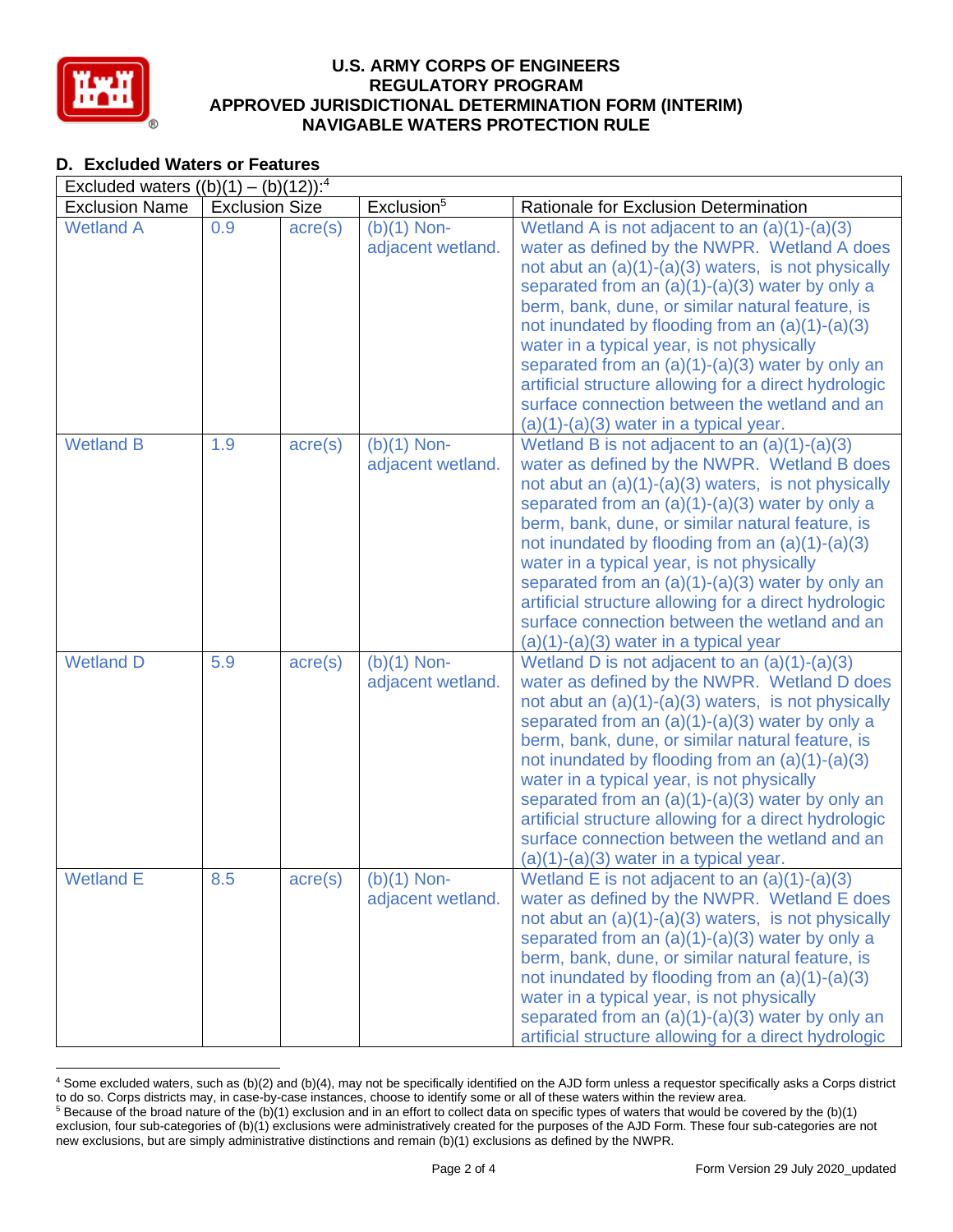

# **U.S. ARMY CORPS OF ENGINEERS APPROVED JURISDICTIONAL DETERMINATION FORM (INTERIM) NAVIGABLE WATERS PROTECTION RULE REGULATORY PROGRAM**

| Excluded waters $((b)(1) - (b)(12))$ : <sup>4</sup> |                       |                  |                                    |                                                                                                                                                                                                                                                                                                                                                                                                                                                                                                                                                                                |  |  |
|-----------------------------------------------------|-----------------------|------------------|------------------------------------|--------------------------------------------------------------------------------------------------------------------------------------------------------------------------------------------------------------------------------------------------------------------------------------------------------------------------------------------------------------------------------------------------------------------------------------------------------------------------------------------------------------------------------------------------------------------------------|--|--|
| <b>Exclusion Name</b>                               | <b>Exclusion Size</b> |                  | Exclusion <sup>5</sup>             | Rationale for Exclusion Determination                                                                                                                                                                                                                                                                                                                                                                                                                                                                                                                                          |  |  |
|                                                     |                       |                  |                                    | surface connection between the wetland and an<br>$(a)(1)-(a)(3)$ water in a typical year.                                                                                                                                                                                                                                                                                                                                                                                                                                                                                      |  |  |
| <b>Wetland F</b>                                    | 16.1                  | $\text{acre}(s)$ | $(b)(1)$ Non-<br>adjacent wetland. | Wetland F is not adjacent to an $(a)(1)-(a)(3)$<br>water as defined by the NWPR. Wetland F does<br>not abut an $(a)(1)-(a)(3)$ waters, is not physically<br>separated from an (a)(1)-(a)(3) water by only a<br>berm, bank, dune, or similar natural feature, is<br>not inundated by flooding from an $(a)(1)-(a)(3)$<br>water in a typical year, is not physically<br>separated from an $(a)(1)-(a)(3)$ water by only an<br>artificial structure allowing for a direct hydrologic<br>surface connection between the wetland and an<br>$(a)(1)-(a)(3)$ water in a typical year. |  |  |

# **III. SUPPORTING INFORMATION**

- **A. Select/enter all resources** that were used to aid in this determination and attach data/maps to this document and/or references/citations in the administrative record, as appropriate.
	- $\boxtimes$  Information submitted by, or on behalf of, the applicant/consultant: Zach Marsh, RLC This information is sufficient for purposes of this AJD. Rationale: N/A
	- □ Data sheets prepared by the Corps: N/A
	- ☒ Photographs: Aerial and Other: Site visit notes and corresponding photos incorporated by reference.
	- $\boxtimes$  Corps site visit(s) conducted on: 4/30/2021
	- ☐ Previous Jurisdictional Determinations (AJDs or PJDs): SAS-2005-1229 and SAS-1997-13480
	- ☒ Antecedent Precipitation Tool: *provide detailed discussion in Section III.B*.
	- ☒ USDA NRCS Soil Survey: 12/14/2020
	- ☒ USFWS NWI maps: 12/14/2020
	- ☒ USGS topographic maps: 12/14/2020

### **Other data sources used to aid in this determination:**

| Data Source (select)              | Name and/or date and other relevant information |
|-----------------------------------|-------------------------------------------------|
| <b>USGS Sources</b>               | <b>USGS Effingham County</b>                    |
| <b>USDA Sources</b>               | <b>NRCS Effingham County</b>                    |
| <b>NOAA Sources</b>               | ∟iDar                                           |
| <b>I USACE Sources</b>            | $N/A$ .                                         |
| <b>State/Local/Tribal Sources</b> | $N/A$ .                                         |
| <b>Other Sources</b>              | $N/A$ .                                         |

- **B. Typical year assessment(s):** The Corps conducted a site visit on 4/30/2021. Using the Atecedent the nearest weather station on the date of the site visit. Precipitation Tool Version 1.0, which used rainfall data from the Savannah International Airport weather station, we have determined that "wetter than normal" rainfall conditions were present for
- **C. Additional comments to support AJD:** N/A or provide additional discussion as appropriate.